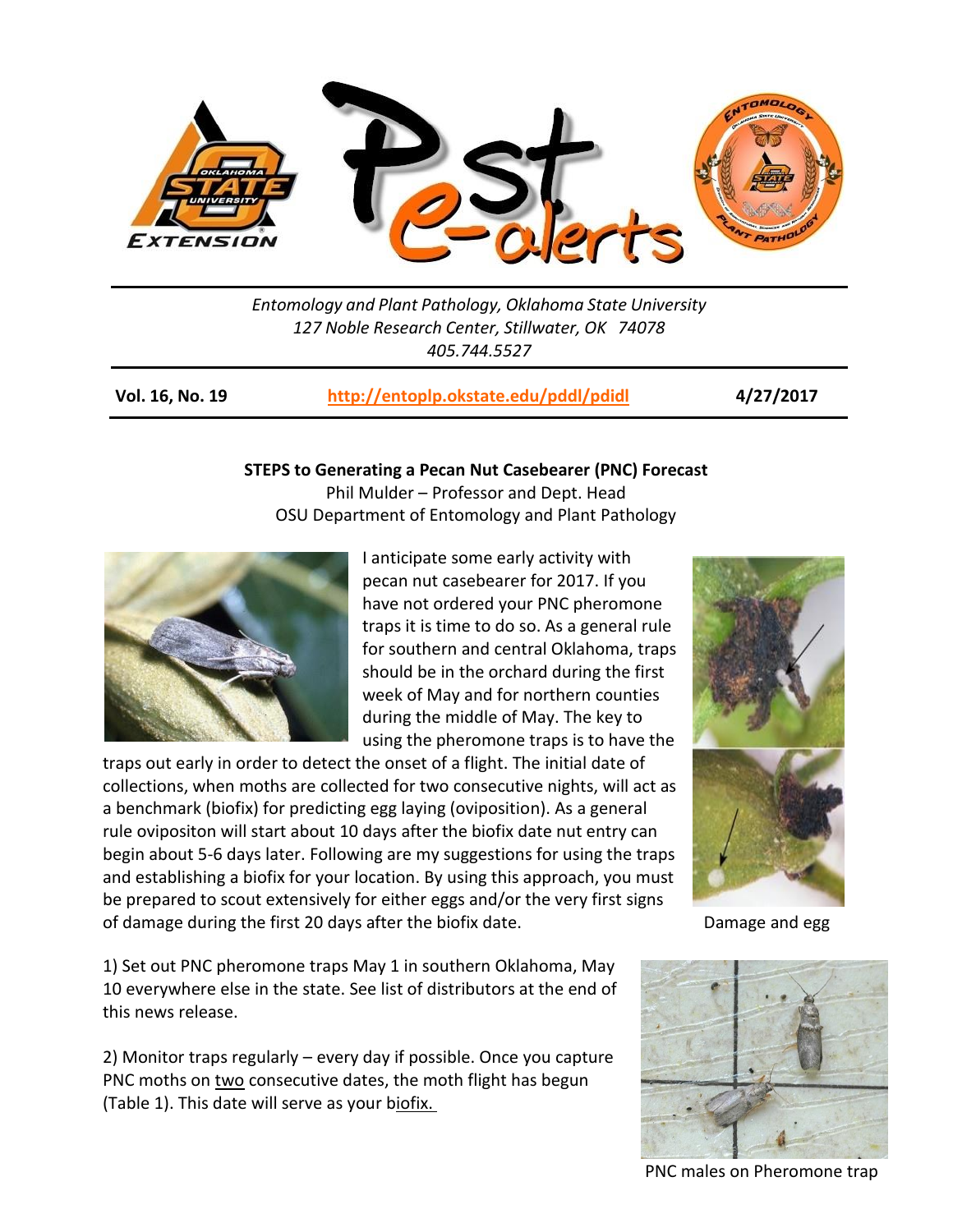**Table 1. Example trap captures of PNC male moths for three orchards.**

|               | May 14 | $\text{Mav} 15$ | May $16$ | May 17 | May 18 | May 19 | May 20 | <b>Biofix</b>    |
|---------------|--------|-----------------|----------|--------|--------|--------|--------|------------------|
| Orchard<br>#1 |        |                 |          |        |        |        |        | <b>May</b><br>16 |
| Orchard<br>#2 |        |                 |          | 0      |        |        |        | <b>May</b><br>19 |
| Orchard<br>#3 |        |                 |          |        |        |        |        | <b>May</b><br>18 |

**Number of PNC male moths captured**

Based on the examples provided in Table 1, the biofix (first sustained moth capture) was determined to be May 16, May 19, and May 19 for orchards 1, 2, and 3, respectively.

3) Ten days after the biofix date approximately 10% of the eggs will be deposited. Thirteen days after the biofix 25% percent of the eggs will be deposited. In Orchard #1 (Table 1.) this would

occur on May 29. That is the date when scouting should begin. Consult OSU fact sheet EPP-7189 under "scouting for pecan nut casebearers". Looking for eggs is difficult but can be the first sign of whether you will have PNC problems or not. If you do not reach a treatment threshold, return 3 days later and scout for eggs and/or signs of damage. If threshold is not reached, repeat this process in another 3 days to determine if PNC infestations have reached a treatment threshold (2 infested clusters before 310 clusters have been checked). Treatment of PNC in Oklahoma is not always warranted, so it is essential to scout carefully and completely each time. Damage from first generation PNC Larvae



4) If threshold is attained and an insecticide application is warranted, apply materials according to label directions and make every attempt to use products that are gentler on beneficial organisms (e.g. - Confirm®, Intrepid®, Javelin®, Dipel ES®, or Spintor®).

# **Pecan Nut Casebearer Pheromone and Traps**

# **Advanced Pheromone Technologies, Inc.**

P.O. Box 417 Marylhurst, OR 97036-0417 Ph: 315-299-2598 toll free: 877-244-9610 fax: 971-327-8407 email: infoatapt@comcast.net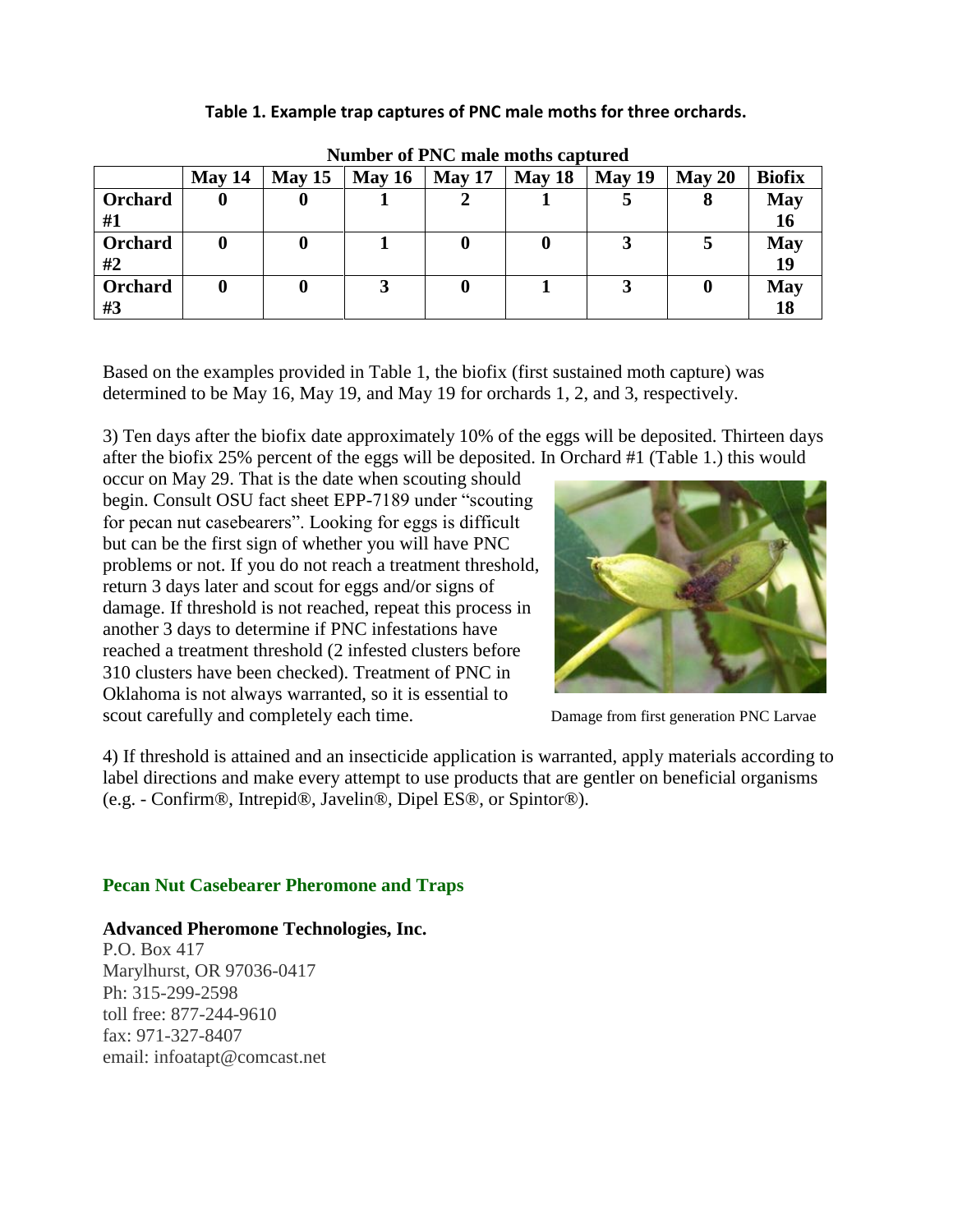Continue:

## **[Gempler's](http://www.gemplers.com/)**

P.O. Box 270 100 Countryside Drive Belleville, WI 53508 Order by Phone: 1-800-382-8473 Order by Fax: 1-800-551-1128

## **[Great Lakes IPM Inc.](http://www.greatlakesipm.com/)**

10220 Church Road Vestaburg, MI 48891-9746 Ph: 989-268-5693 or 989-268-5911 Toll Free: 1-800-235-0285 Fax: 989-268-5693 E-mail: [glipm@nethawk.com](mailto:glipm@nethawk.com)

### **[ISCA Technologies / Moritor Technologies](http://www.iscatech.com/exec/)**

P.O. Box 5266 Riverside, California 92517 United States of America Tel: 951-686-5008 Fax: 815-346-1722 email: [info@iscatech.com](mailto:info@iscatech.com) Web: [www.iscatech.com](http://www.iscatech.com/)

## **[Oliver Pecan Co. Inc.](http://www.oliverpecan.com/)**

1402 W. Wallace, San Saba, TX 76877 800-657-9291 E-mail: [soliver@centex.net](mailto:soliver@centex.net)

## **[Pape Pecan House](http://www.papepecan.com/)**

P.O. Box 1281 101 S. Hwy 123 Bypass Seguin, TX 78155 Ph: 830-379-7442

## **[Southern Nut 'n Tree Equipment, Inc and Pecan Producers, Inc.](http://www.pecans.com/)**

324 SH 16 South Goldthwaite, TX 76844 1-800-527-1825 Fax: 325-938-5490 E-mail: [sales@pecans.com](mailto:sales@pecans.com)